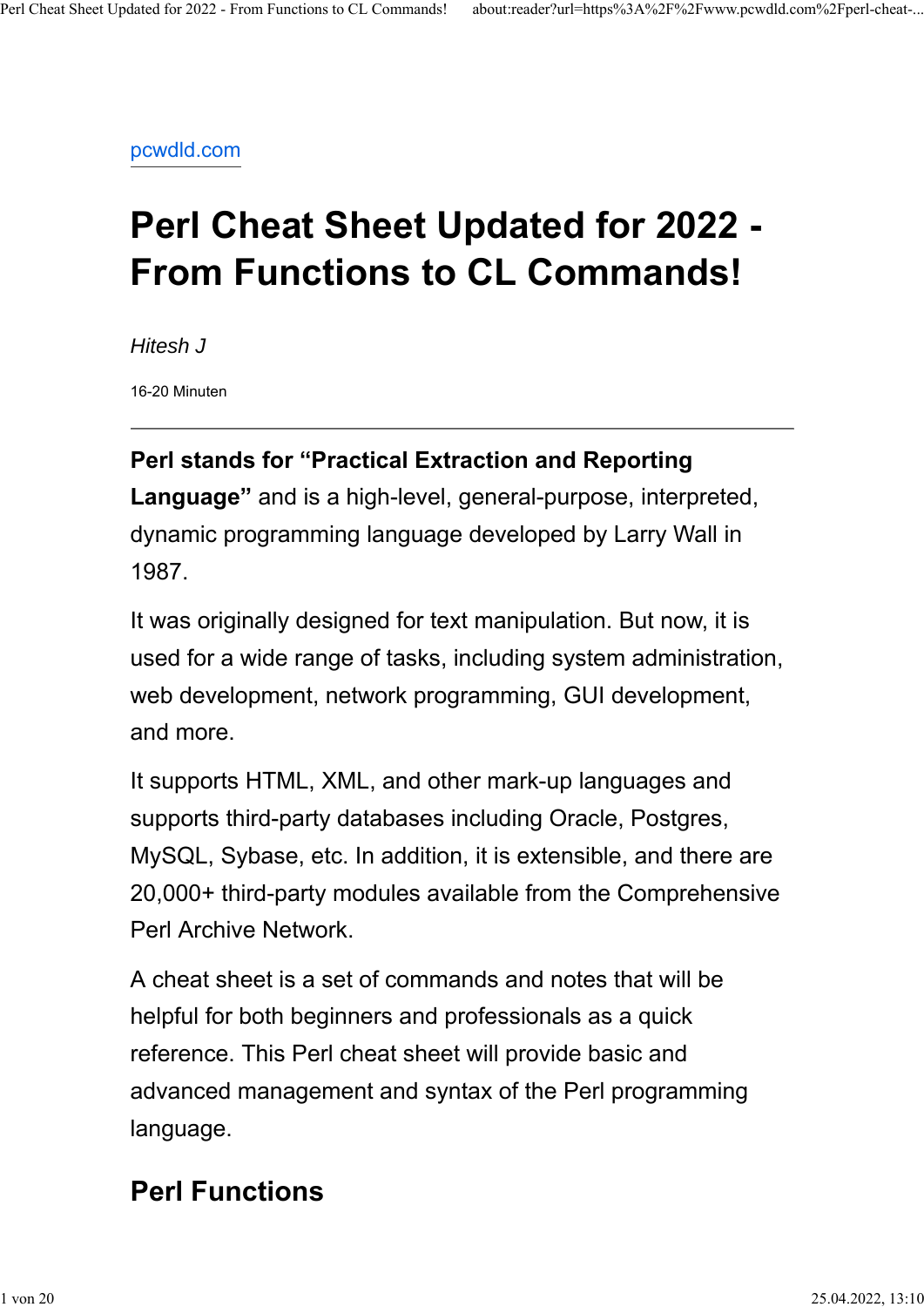$\overline{\Gamma}$ 

 $\overline{\phantom{0}}$ 

A Perl function is a group of statements used to perform a specific task. It allows users to divide their code into separate parts to reuse the code defined in the function.

| <b>Functions for Strings</b> |                                                                                                                                              |  |
|------------------------------|----------------------------------------------------------------------------------------------------------------------------------------------|--|
| <b>Function</b>              | <b>Explanation</b>                                                                                                                           |  |
| chop                         | Remove the last character of a string<br>and returns the character chopped.                                                                  |  |
| chomp                        | Removes any trailing string that<br>corresponds to the current value of \$/.                                                                 |  |
| crypt                        | It is a one-way hash function.                                                                                                               |  |
| chr                          | Returns the character represented by<br>that NUMBER in the character set.                                                                    |  |
| fc                           | Returns the case folded version of<br><b>EXPR.</b> This is the internal function<br>implementing the \F escape in double-<br>quoted strings. |  |
| hex                          | Interprets EXPR as a hex string and<br>returns the corresponding numeric<br>value.                                                           |  |
| index                        | It searches for one string within another,<br>but without the wildcard-like behavior of<br>a full regular-expression pattern match.          |  |
| lc                           | Returns a lowercased version of EXPR.                                                                                                        |  |
| <b>Icfirst</b>               | Returns the value of EXPR with the first<br>character lowercased.                                                                            |  |
| length                       | Returns the length in characters of the<br>value of EXPR.                                                                                    |  |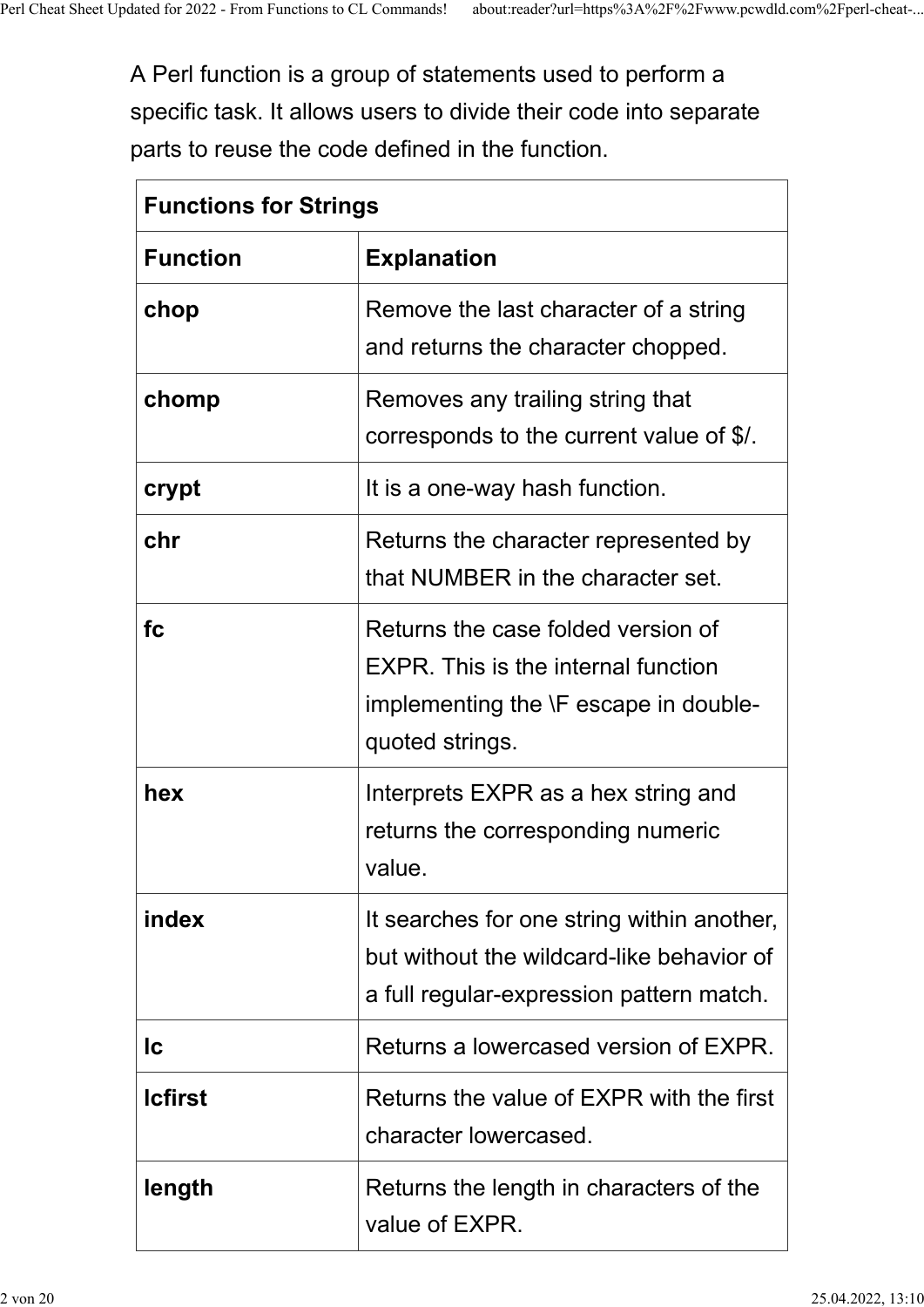| oct                      | Interprets EXPR as an octal string and<br>returns the corresponding value.                                                                                                                                    |  |
|--------------------------|---------------------------------------------------------------------------------------------------------------------------------------------------------------------------------------------------------------|--|
| ord                      | Returns the numeric value of the first<br>character of EXPR. If EXPR is an empty<br>string, it returns 0.                                                                                                     |  |
| pack                     | Takes a LIST of values and converts it<br>into a string using the rules given by the<br><b>TEMPLATE.</b>                                                                                                      |  |
| reverse                  | Returns a list value consisting of the<br>elements of LIST in the opposite order.                                                                                                                             |  |
| rindex                   | Works just like index except that it<br>returns the position of the last<br>occurrence of SUBSTR in STR. If<br>POSITION is specified, returns the last<br>occurrence beginning at or before that<br>position. |  |
| sprintf                  | Returns a string formatted by the usual<br>printf conventions of the C library<br>function sprintf.                                                                                                           |  |
| substr                   | Extracts a substring out of EXPR and<br>returns it.                                                                                                                                                           |  |
| <b>UC</b>                | Returns an uppercased version of<br>EXPR.                                                                                                                                                                     |  |
| ucfirst                  | Returns the value of EXPR with the first<br>character in uppercase.                                                                                                                                           |  |
| <b>Numeric Functions</b> |                                                                                                                                                                                                               |  |
| <b>Function</b>          | <b>Explanation</b>                                                                                                                                                                                            |  |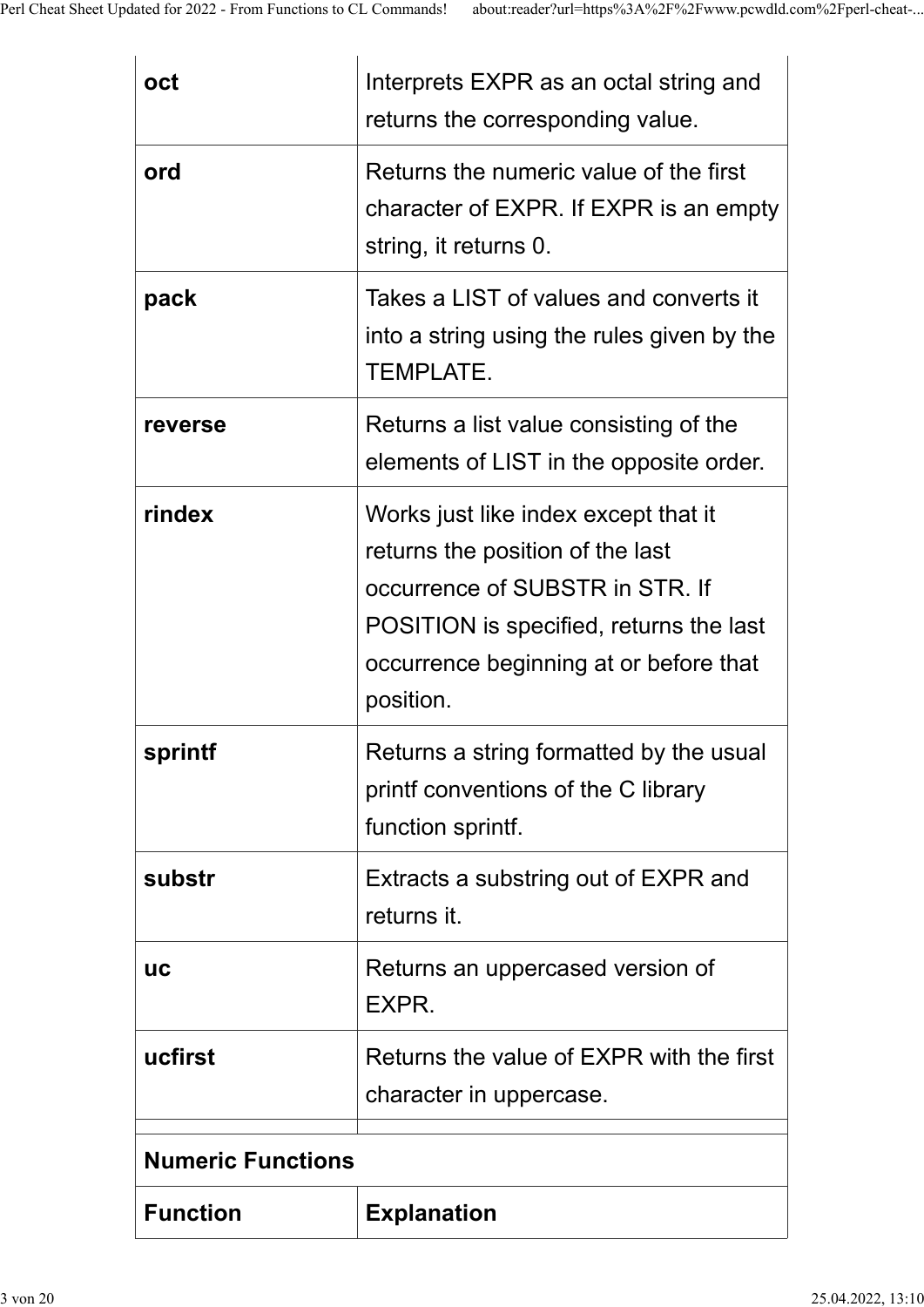| abs                               | Returns the absolute value of its<br>argument.                                                       |  |
|-----------------------------------|------------------------------------------------------------------------------------------------------|--|
| atan2                             | Returns the arctangent of Y/X in the<br>range -PI to PI.                                             |  |
| <b>COS</b>                        | Returns the cosine of EXPR.                                                                          |  |
| exp                               | Returns the (natural logarithm base) to<br>the power of EXPR.                                        |  |
| hex                               | Interprets EXPR as a hex string and<br>returns the corresponding numeric<br>value.                   |  |
| int                               | Returns the integer portion of EXPR.                                                                 |  |
| log                               | Returns the natural logarithm (base e)<br>of EXPR.                                                   |  |
| oct                               | Interprets EXPR as an octal string and<br>returns the corresponding value.                           |  |
| rand                              | Returns a random fractional number<br>greater than or equal to 0 and less than<br>the value of EXPR. |  |
| sin                               | Returns the sine of EXPR (expressed in<br>radians).                                                  |  |
| sqrt                              | Return the positive square root of<br>EXPR.                                                          |  |
| srand                             | Sets and returns the random number<br>seed for the rand operator.                                    |  |
| <b>Functions for real @ARRAYs</b> |                                                                                                      |  |
| <b>Function</b>                   | <b>Explanation</b>                                                                                   |  |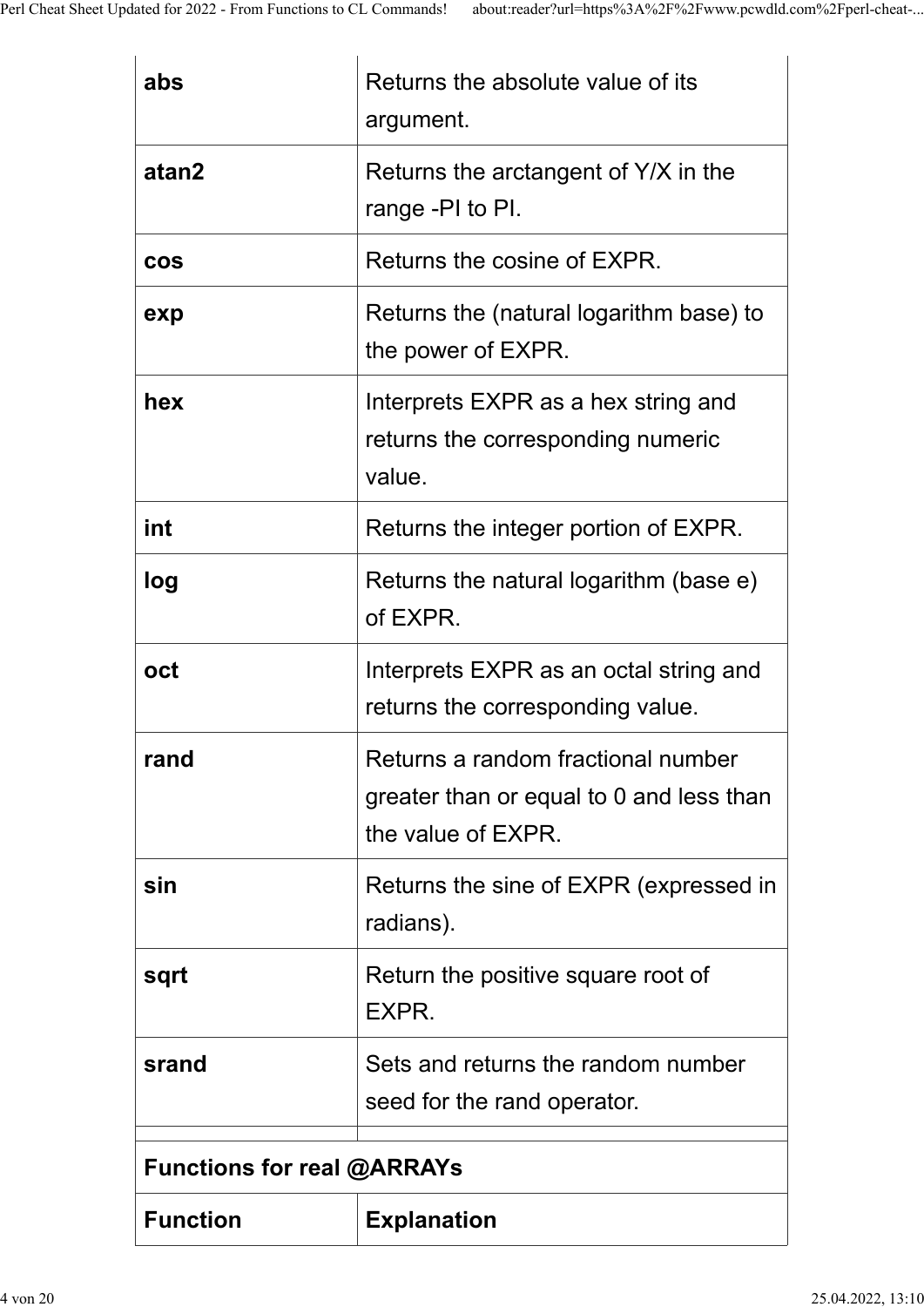| shift   | Shifts the first value of the array off and<br>returns it.                                                                                                                                      |
|---------|-------------------------------------------------------------------------------------------------------------------------------------------------------------------------------------------------|
| each    | When called on a hash in list context,<br>returns a 2-element list consisting of the<br>key and value for the next hash<br>element.                                                             |
| keys    | Called in list context, returns a list<br>consisting of all the keys of the named<br>hash.                                                                                                      |
| pop     | Pops and returns the last value of the<br>array, shortening the array by one<br>element.                                                                                                        |
| push    | Treats ARRAY as a stack by appending<br>the values of LIST to the end of ARRAY.                                                                                                                 |
| splice  | Removes the elements designated by<br>OFFSET and LENGTH from an array,<br>and replaces them with LIST elements,<br>if any. In the list context, returns the<br>elements removed from the array. |
| unshift | Does the opposite of a shift. Or the<br>opposite of a push, depending on how<br>you look at it.                                                                                                 |
| values  | Returns a list consisting of all the values<br>of the named hash.                                                                                                                               |
| delete  | Deletes the specified elements from that<br>hash, so that exists on that element no<br>longer returns true.                                                                                     |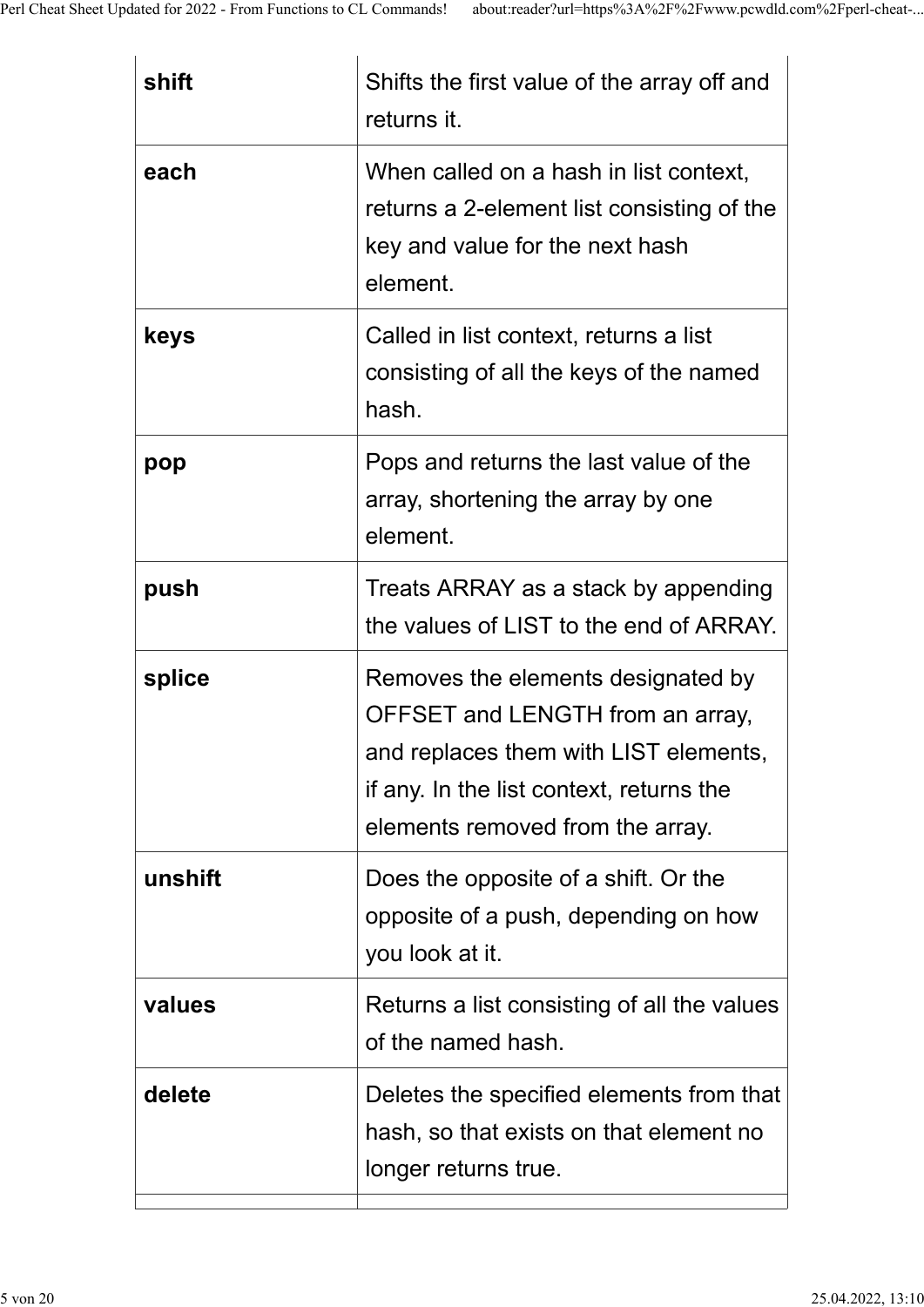#### **Functions for list data**

| <b>Function</b> | <b>Explanation</b>                                                                                                                        |  |  |
|-----------------|-------------------------------------------------------------------------------------------------------------------------------------------|--|--|
| join            | Joins the separate strings of LIST into a<br>single string with fields separated by the<br>value of EXPR, and returns that new<br>string. |  |  |
| map             | Evaluates the BLOCK or EXPR for each<br>LIST element and composes a list of the<br>results of each such evaluation.                       |  |  |
| reverse         | Returns a list value consisting of the<br>elements of LIST in the opposite order.                                                         |  |  |
| sort            | Sorts the LIST and returns the sorted<br>list value.                                                                                      |  |  |
| unpack          | Takes a string and expands it out into a<br>list of values.                                                                               |  |  |
| pack            | Takes a LIST of values and converts it<br>into a string using the rules given by the<br><b>TEMPLATE.</b>                                  |  |  |
| read            | Read LENGTH characters of data into<br>variable SCALAR from the specified<br><b>FILEHANDLE.</b>                                           |  |  |
| syscall         | Execute an arbitrary system call.                                                                                                         |  |  |
| sysread         | Read LENGTH bytes of data into<br>variable SCALAR from the specified<br>FILEHANDLE.                                                       |  |  |
| sysseek         | Bypasses normal buffered IO, so mixing<br>it with reads other than sysread.                                                               |  |  |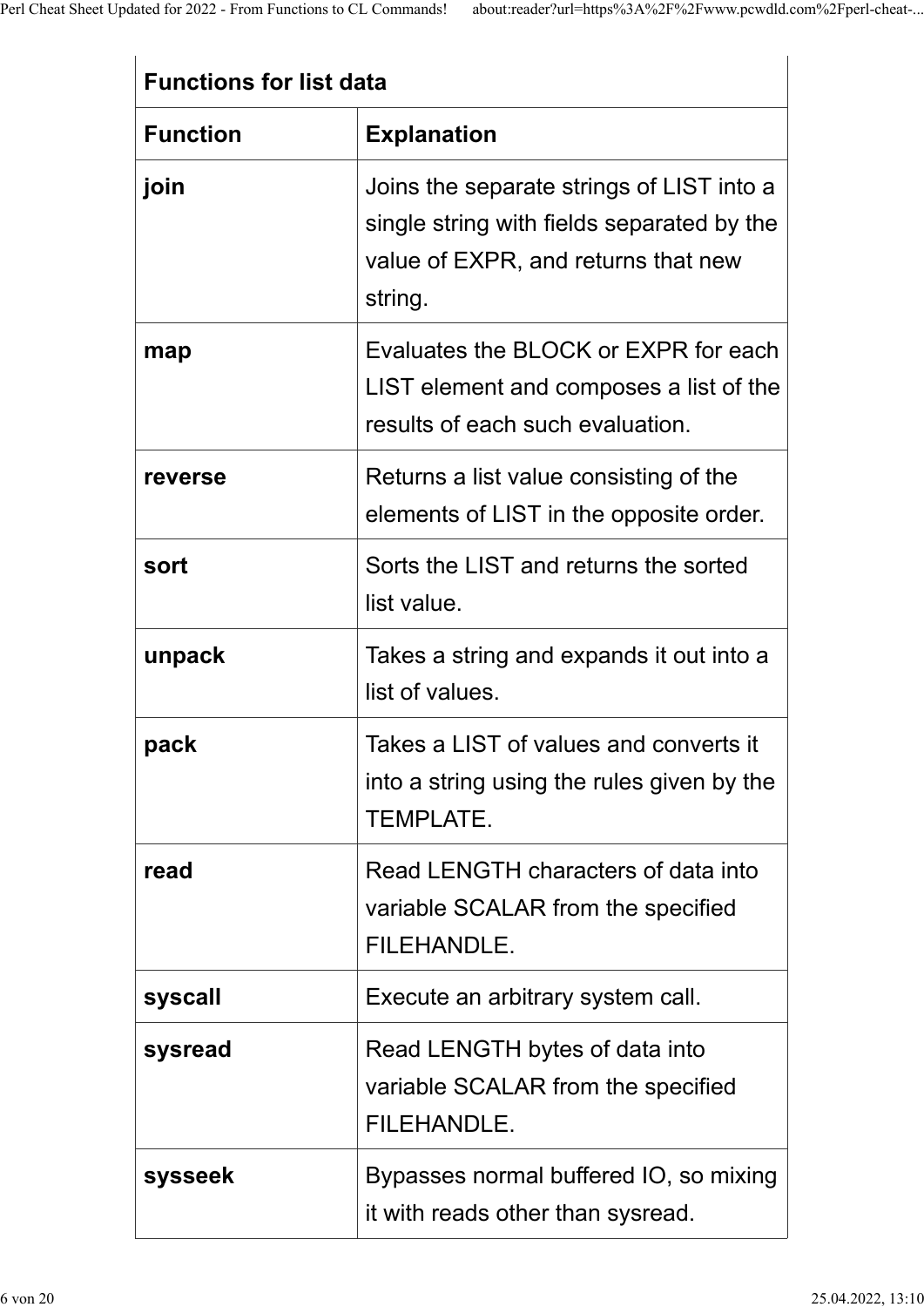| syswrite                   | Attempts to write LENGTH bytes from<br>SCALAR to the file associated with<br>FILEHANDLE.                                                                                |
|----------------------------|-------------------------------------------------------------------------------------------------------------------------------------------------------------------------|
| Input and output functions |                                                                                                                                                                         |
| <b>Function</b>            | <b>Explanation</b>                                                                                                                                                      |
| binmode                    | Arranges for FILEHANDLE to be read<br>or written in "binary" or "text" mode on<br>systems where the run-time libraries<br>distinguish between binary and text<br>files. |
| close                      | Closes the file or pipe associated with<br>the filehandle.                                                                                                              |
| closedir                   | Closes a directory opened by opendir<br>and returns the success of that system<br>call.                                                                                 |
| die                        | Raise an exception.                                                                                                                                                     |
| fileno                     | Returns the file descriptor for a<br>filehandle or directory handle, or<br>undefined if the filehandle is not open.                                                     |
| eof                        | End of file.                                                                                                                                                            |
| format                     | Declare a picture format for use by the<br>write function.                                                                                                              |
| getc                       | Returns the next character from the<br>input file attached to FILEHANDLE.                                                                                               |
| print                      | Prints a string or a list of strings.<br>Returns true if successful.                                                                                                    |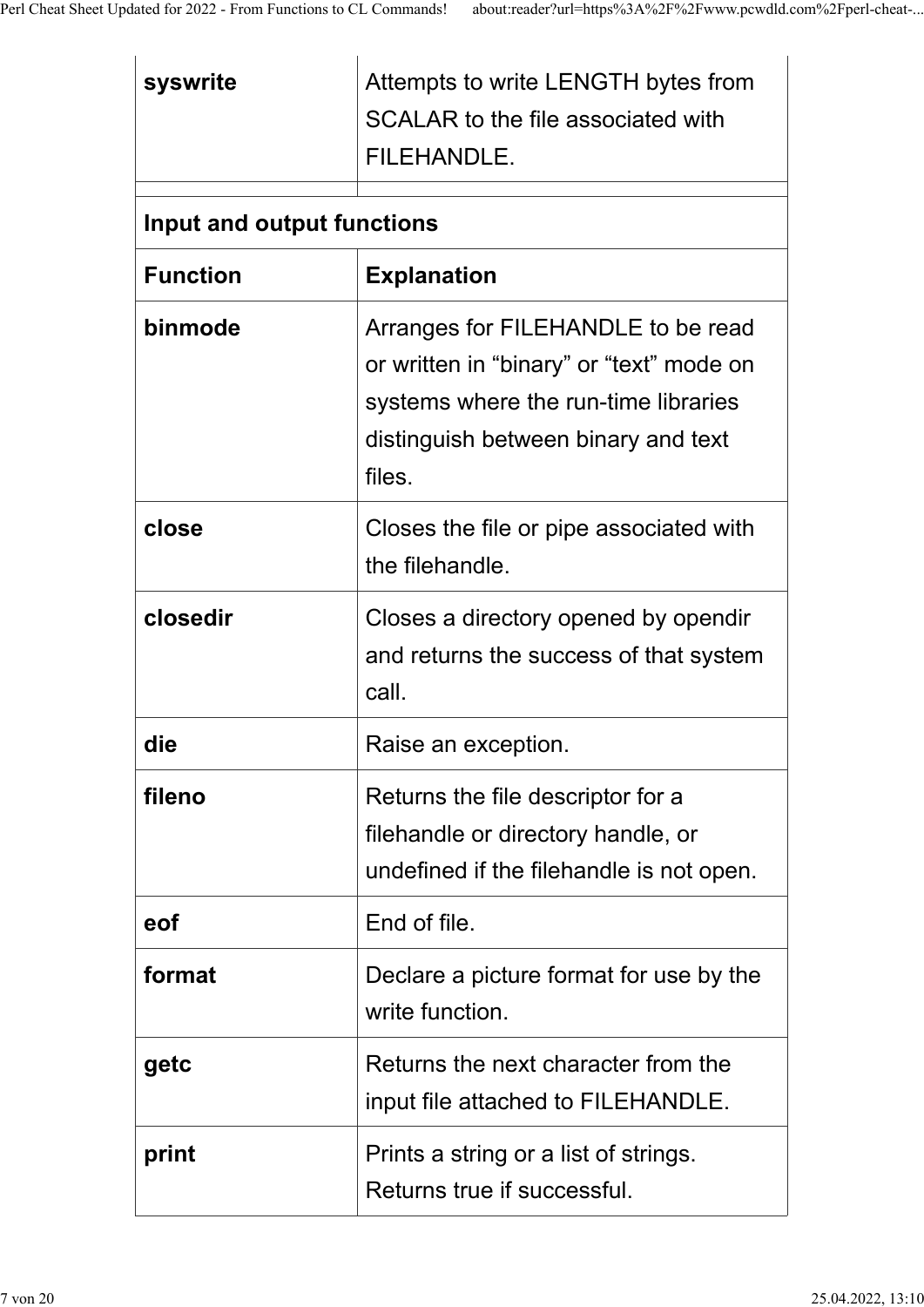| printf          | Output redirect to a filehandle.                                                                          |
|-----------------|-----------------------------------------------------------------------------------------------------------|
| read            | Attempts to read LENGTH characters of<br>data into variable SCALAR from the<br>specified FILEHANDLE.      |
|                 | <b>Functions for filehandles, files, or directories</b>                                                   |
| <b>Function</b> | <b>Explanation</b>                                                                                        |
| chdir           | Change current working directory.                                                                         |
| chmod           | Changes the permissions on a file/list of<br>files.                                                       |
| chown           | Changes the owner (and group) of a list<br>of files.                                                      |
| chroot          | Changes the root directory for the<br>current process to dirname.                                         |
| link            | Creates a new filename linked to the old<br>filename.                                                     |
| <b>Istat</b>    | Stats a symbolic link instead of the file<br>the symbolic link points to.                                 |
| mkdir           | Create a directory                                                                                        |
| opendir         | Opens the directory EXPR, associating<br>it with DIRHANDLE for processing,<br>using the readdir function. |
| readlink        | Returns the value of a symbolic link, if<br>symbolic links are implemented.                               |
| rename          | Changes the name of a file.                                                                               |
| rmdir           | Remove a directory                                                                                        |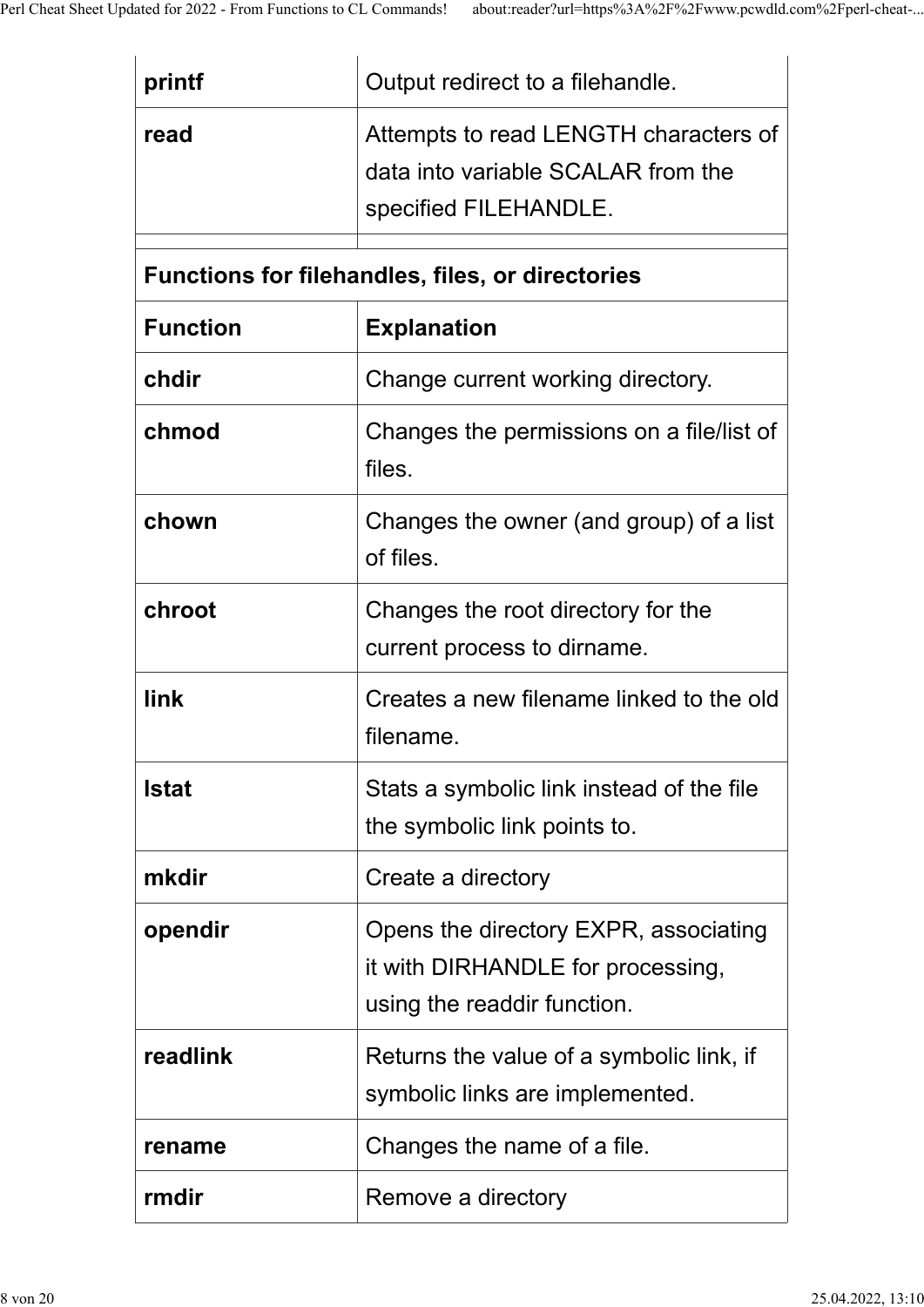| select                                            | Returns the currently selected<br>filehandle.                                    |  |
|---------------------------------------------------|----------------------------------------------------------------------------------|--|
| symlink                                           | Creates a new filename symbolically<br>linked to the old filename.               |  |
| umask                                             | Sets the umask for the process to<br><b>EXPR</b> and returns the previous value. |  |
| unlink                                            | Deletes a list of files.                                                         |  |
| <b>Functions for fetching user and group info</b> |                                                                                  |  |
| <b>Function</b>                                   | <b>Explanation</b>                                                               |  |
| getlogin                                          | Return who is logged in at this TTY.                                             |  |
| getpwent                                          | Get the next passwd record.                                                      |  |
| getpwnam                                          | Get passwd record given user login<br>name.                                      |  |
| getpwuid                                          | Get passwd record delivered user ID.                                             |  |
| getgrgid GID                                      | Gets information by group ID.                                                    |  |
| getgrnam NAME                                     | Gets information by name.                                                        |  |
| getgrent                                          | Gets following group information.                                                |  |
| gethostent                                        | Gets next host information.                                                      |  |
| <b>Functions for fetching network info</b>        |                                                                                  |  |
| <b>Function</b>                                   | <b>Explanation</b>                                                               |  |
| getnetbyname                                      | Get networks record given name.                                                  |  |
| getnetent                                         | Get the next network's record.                                                   |  |
| getpeername                                       | Find the other end of a socket                                                   |  |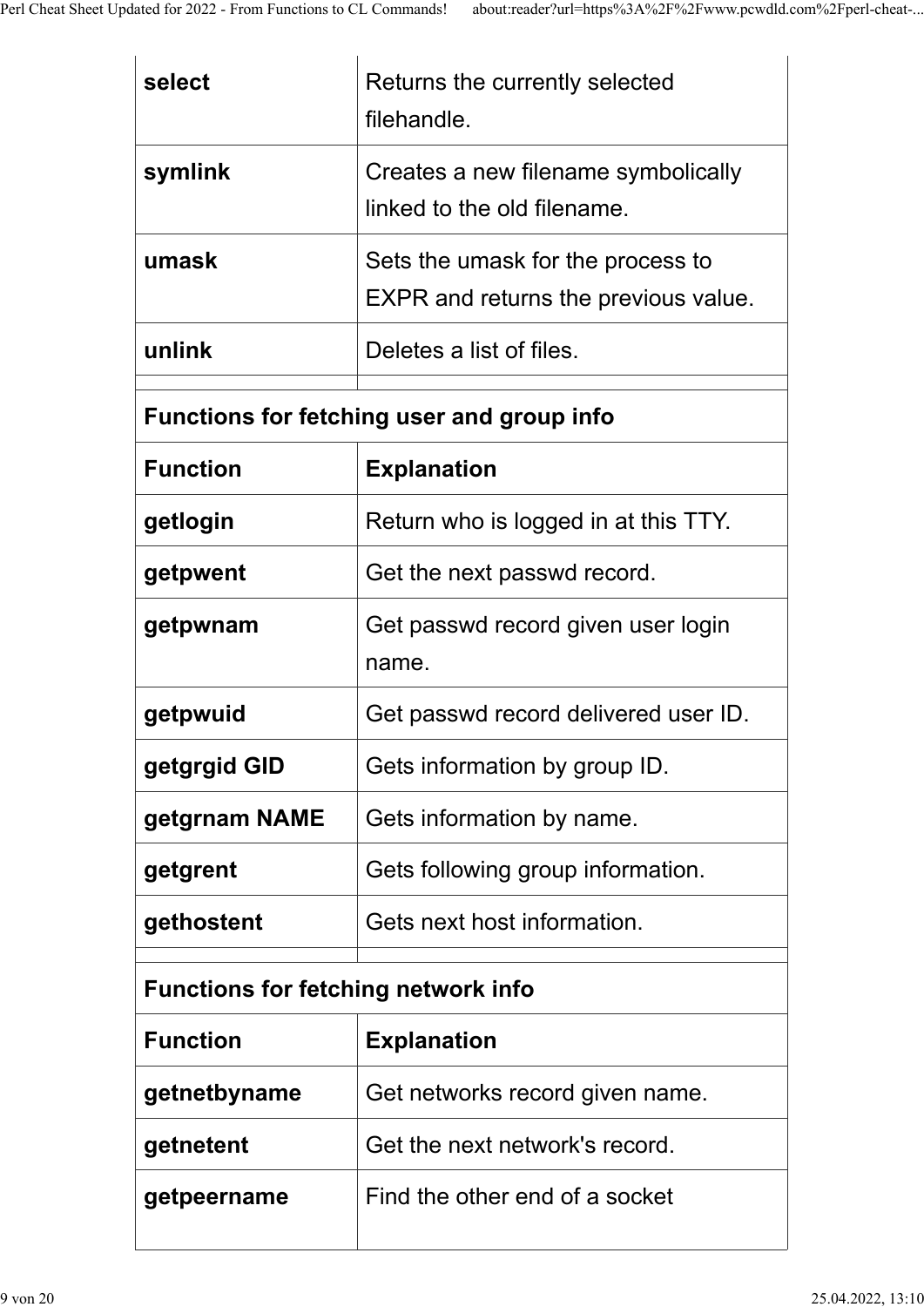|                  | connection.                                  |
|------------------|----------------------------------------------|
| getprotobyname   | Get protocol record given name.              |
| getprotobynumber | Get protocol record numeric protocol.        |
| gethostbyaddr    | Gets information by IP address.              |
| getprotoent      | Get the next protocols record.               |
| gethostbyname    | Get host record given name.                  |
| accept           | Accepts a new socket.                        |
| bind             | Binds the NAME to the SOCKET.                |
| connect          | Connects the NAME to the SOCKET.             |
| getsockname      | Returns the name of the socket.              |
| listen           | Starts listening on the specified<br>SOCKET. |
| send             | Sends a message on the SOCKET.               |
| shutdown         | Shuts down a SOCKET.                         |

### **Comparison Operators**

Comparison operators are used for comparing operands and return a Boolean value based upon whether the comparison is true or not. Perl has two types of comparison operator sets, numeric scalar values and string scalar values.

| <b>Boolean Operators</b>       |                |                                    |
|--------------------------------|----------------|------------------------------------|
| <b>Operator</b>                | <b>Example</b> |                                    |
| <b>Logical AND</b><br>operator |                | && or and $($ \$a && \$b) is false |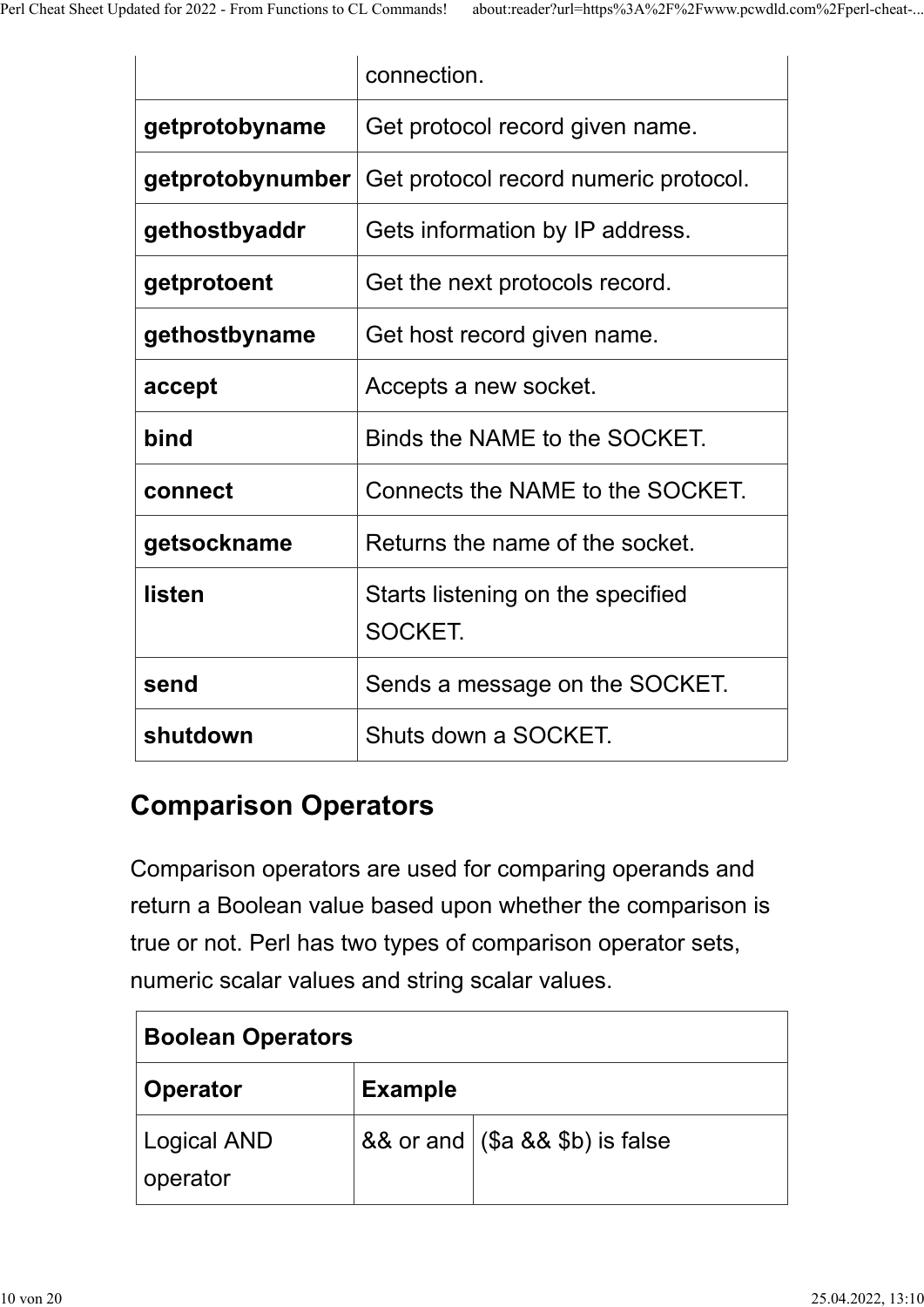| Logical OR<br>operator         |                             | $  $ or or                         | (\$a or \$b) is true                        |
|--------------------------------|-----------------------------|------------------------------------|---------------------------------------------|
| <b>Logical NOT</b><br>operator |                             | ! or not                           | $not(\$a)$ is false or $!(\$a)$ is<br>false |
|                                | <b>Arithmetic Operators</b> |                                    |                                             |
| <b>Numeric</b>                 |                             | <b>String</b>                      | <b>Description</b>                          |
| Less than                      |                             | $\,<\,$                            | It                                          |
| <b>Greater than</b>            |                             | $\, > \,$                          | gt                                          |
|                                | Less than or equal          | $\leq$                             | le                                          |
| equal                          | Greater than or             | $>=$                               | ge                                          |
| <b>Equality</b>                |                             | eq<br>==                           |                                             |
| Inequality                     |                             | $!=$                               | ne                                          |
| <b>Assoc Operators</b>         |                             |                                    |                                             |
| <b>Operator</b>                |                             | <b>Explanation</b>                 |                                             |
| left                           | ->                          | Infix dereference operator         |                                             |
|                                | =++                         | Auto-increment                     |                                             |
|                                |                             | Auto-decrement                     |                                             |
| right                          | **                          | Exponentiation                     |                                             |
| right                          | V                           | Reference to an object (unary)     |                                             |
| right                          | $\mathsf{I}^{\sim}$         | Unary negation, bitwise complement |                                             |
| right                          | ٠                           | Unary plus, minus                  |                                             |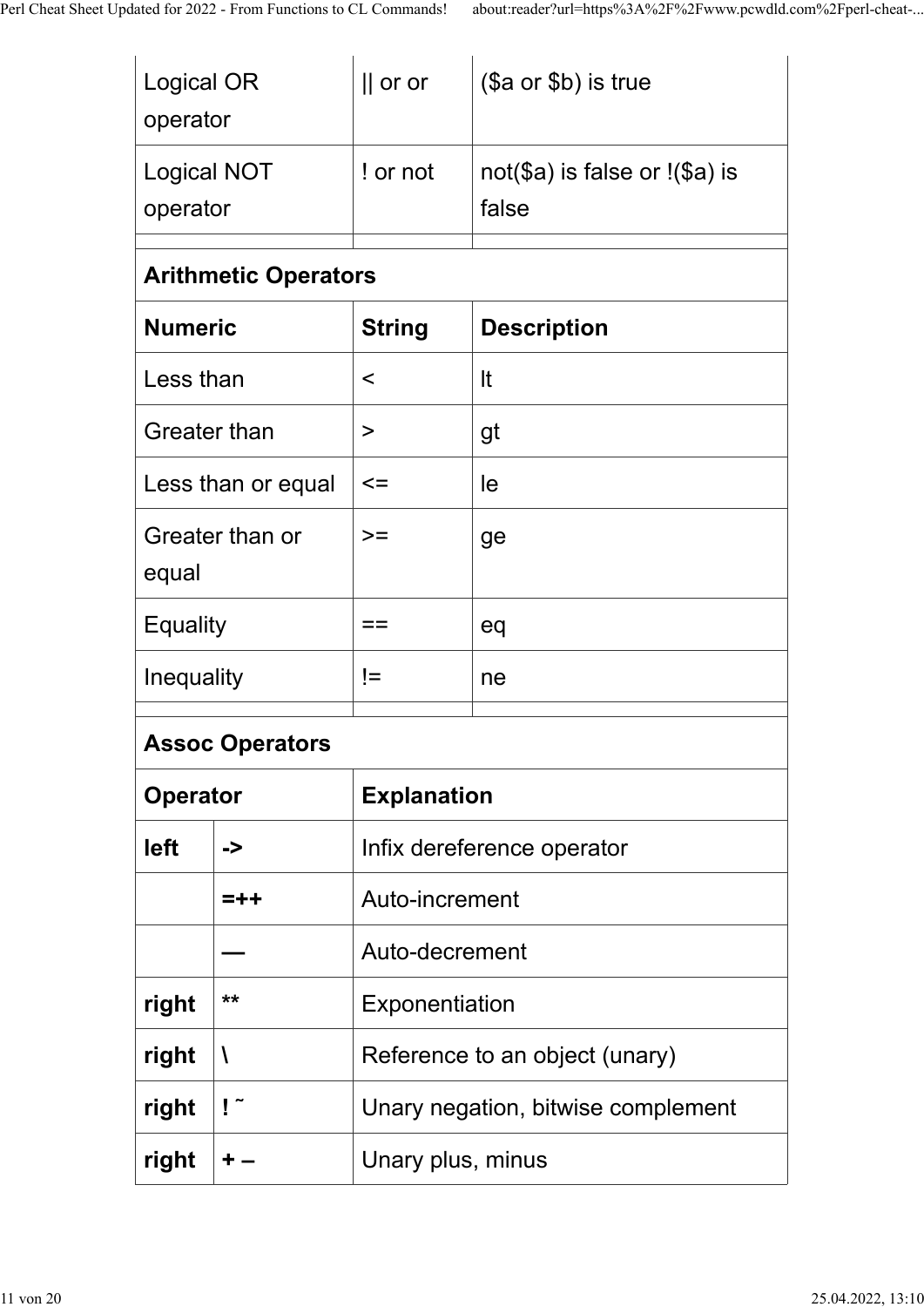| left  |                     | Binds a scalar expression to a pattern<br>match. |
|-------|---------------------|--------------------------------------------------|
| left  | "!                  | Same, but negates the result.                    |
| left  | * $/$ % x           | Multiplication, division, modulo,<br>repetition. |
| left  | $+ -$ .             | Addition, subtraction, concatenation.            |
| left  | >> <<               | Bitwise shift right, bitwise shift left.         |
|       | $\lt$ > $\lt$ = > = | Numerical relational operators.                  |
|       | It gt le ge         | String relational operators.                     |
|       | $== != < =>$        | Numerical equal, not equal, compare.             |
|       | eq ne cmp           | Stringwise equal, not equal, compare.            |
| left  | &                   | <b>Bitwise AND</b>                               |
| left  | $\mathsf{L}$        | Bitwise OR, exclusive OR.                        |
| left  | &&                  | Logical AND                                      |
| left  | II                  | Logical OR                                       |
| right | = += .= *=          | <b>Assignment operators</b>                      |
| left  | ,                   | Comma operator                                   |

### **Regular Expressions**

Regular Expressions are an essential part of Perl Programming used for searching the specified text pattern. The following cheat sheet contains the different classes, Characters, and modifiers used in the regular expression.

#### **Character Classes**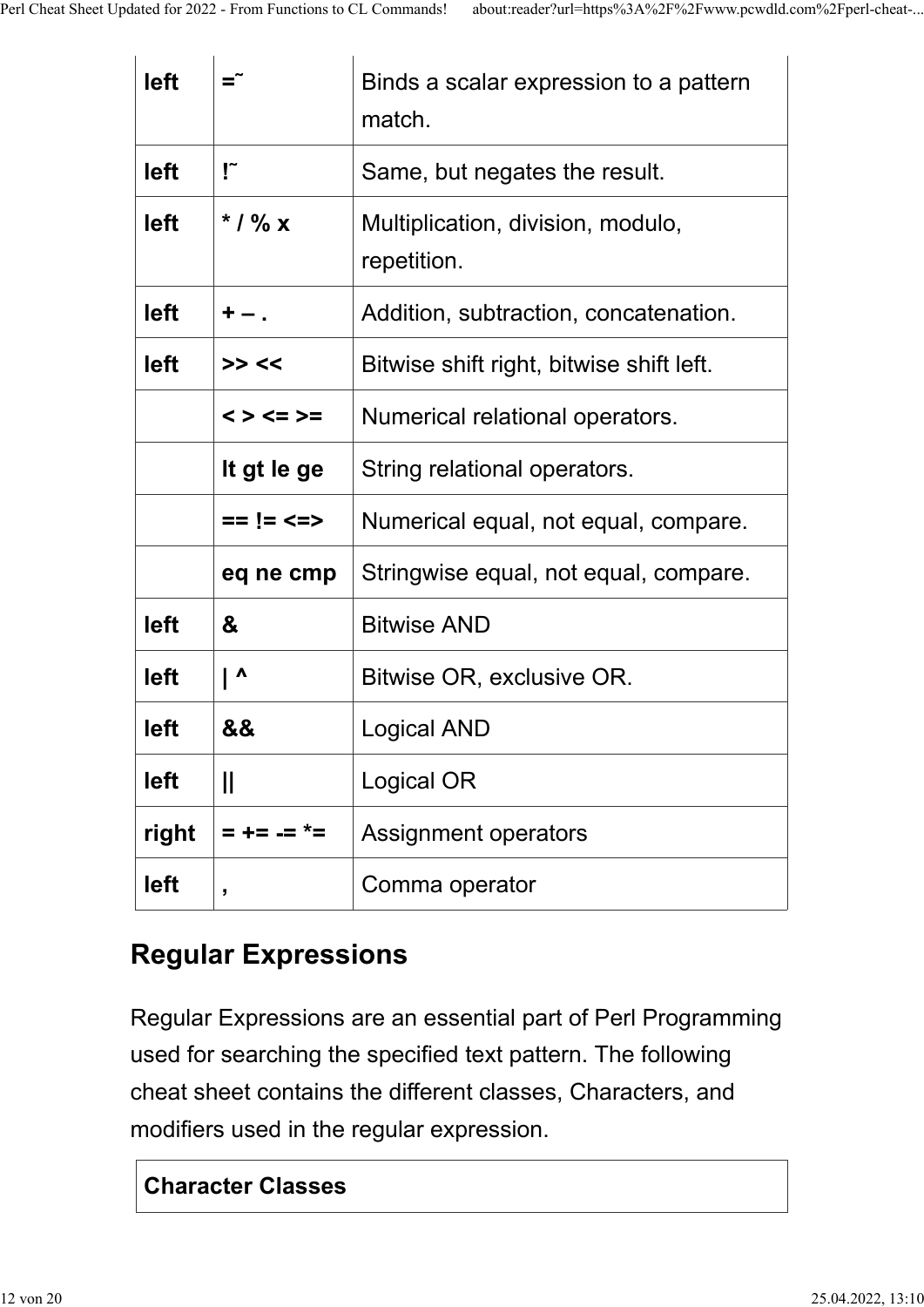| <b>Classes</b>           | <b>Explanation</b>                                                                                                        |
|--------------------------|---------------------------------------------------------------------------------------------------------------------------|
| [abc.]                   | Includes only one of specified characters i.e. 'a',<br>'b', 'c', or '.'                                                   |
| [a-j]                    | Includes all the characters from a to j.                                                                                  |
| $[a-z]$                  | Includes all lowercase characters from a to z.                                                                            |
| $[^A$ az]                | Includes all characters except a and z.                                                                                   |
| $\mathsf{w}$             | Includes all characters like [a-z, A-Z, 0-9]                                                                              |
| \d                       | Matches for the digits like [0-9]                                                                                         |
| $[ab]$ [ $\text{`cde}$ ] | Matches that the characters a and b should not<br>be followed by c, d, and e.                                             |
| \s                       | Matches for $[\lfloor \frac{1}{\lfloor \frac{n}{r} \rfloor} \rfloor]$ i.e form feed, tab, newline<br>and carriage return. |
| W                        | Complement of \w                                                                                                          |
| <b>\D</b>                | Complement of \d                                                                                                          |
| <b>\S</b>                | Complement of \s                                                                                                          |
| <b>Anchors</b>           |                                                                                                                           |
| <b>Anchors</b>           | <b>Explanation</b>                                                                                                        |
| Λ                        | Matches at the beginning of the string.                                                                                   |
| \$                       | Matches at the end of the string.                                                                                         |
| \b                       | Matches at the word boundary of the string from<br>\w to \W.                                                              |
| <b>A</b>                 | Matches at the beginning of the string.                                                                                   |
| <b>IZ</b>                | Matches at the ending of the string or before the<br>newline.                                                             |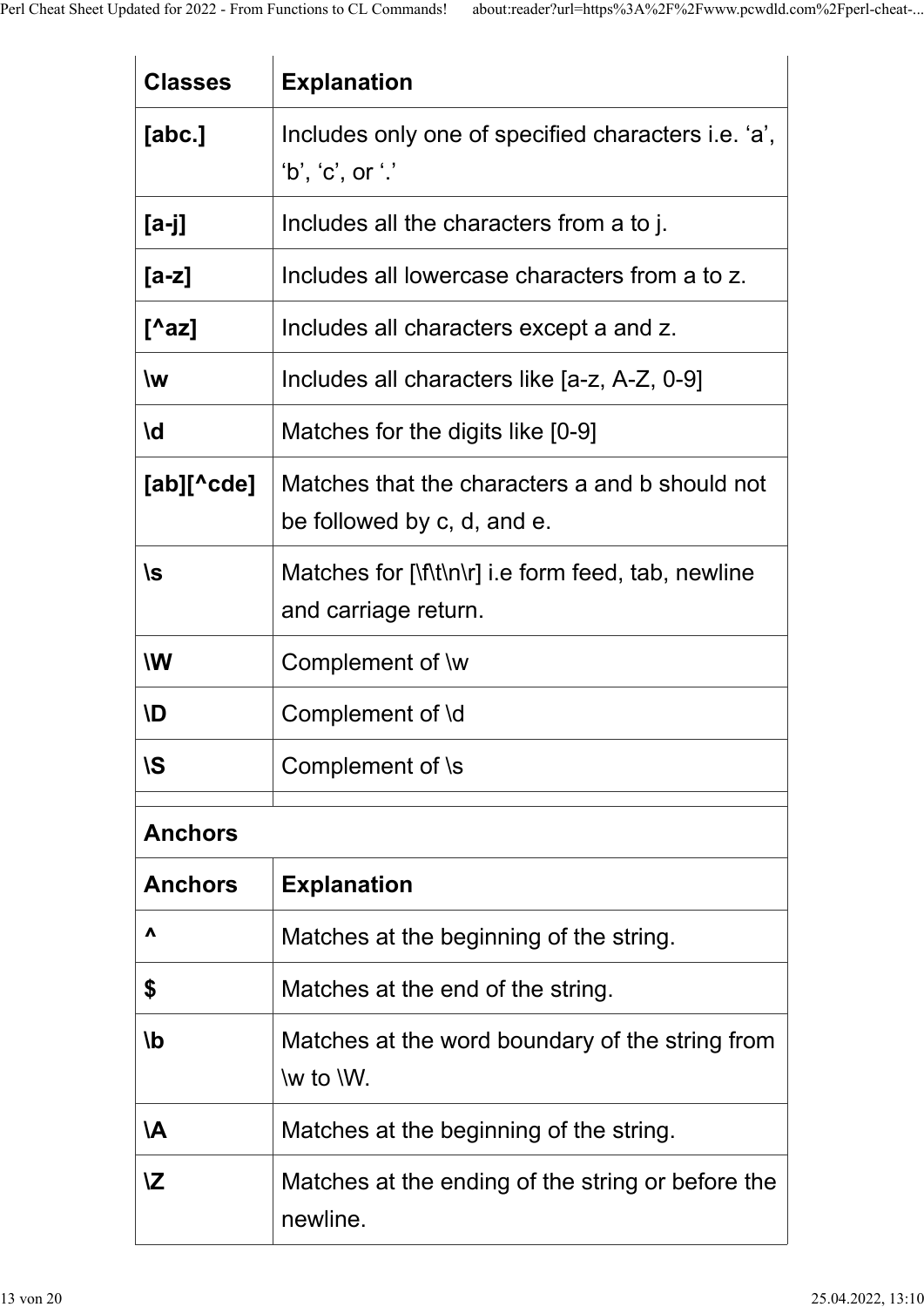| ۱z                     | Matches only at the end of the string.                 |
|------------------------|--------------------------------------------------------|
| <b>\G</b>              | Matches at the specified position pos().               |
| \p{….}                 | Unicode character class like IsLower, IsAlpha,<br>etc. |
| <b>\P{….}</b>          | Complement of Unicode character class.                 |
| <b>Meta Characters</b> |                                                        |
|                        | <b>Characters   Explanation</b>                        |
|                        | Any character except newline.                          |
| *                      | Matches 0 or more times.                               |
| ╈                      | Matches 1 or more times.                               |
| ?                      | Matches 0 or more times.                               |
| $\bf{0}$               | Used for grouping.                                     |
|                        | Use for quotes or special characters.                  |
| []                     | Used for a set of characters.                          |
| {}                     | Used as repetition modifier.                           |
| <b>Quantifiers</b>     |                                                        |
|                        | <b>Quantifiers   Explanation</b>                       |
| $a$ ?                  | Checks if 'a' occurs 0 or 1 time.                      |
| a+                     | Checks if 'a' occurs 1 or more times.                  |
| $a^*$                  | Checks if 'a' occurs 0 or more times.                  |
| $a\{2, 6\}$            | Checks if 'a' occurs 2 to 6 times.                     |
| $a\{2, \}$             | Checks if 'a' occurs 2 to infinite times.              |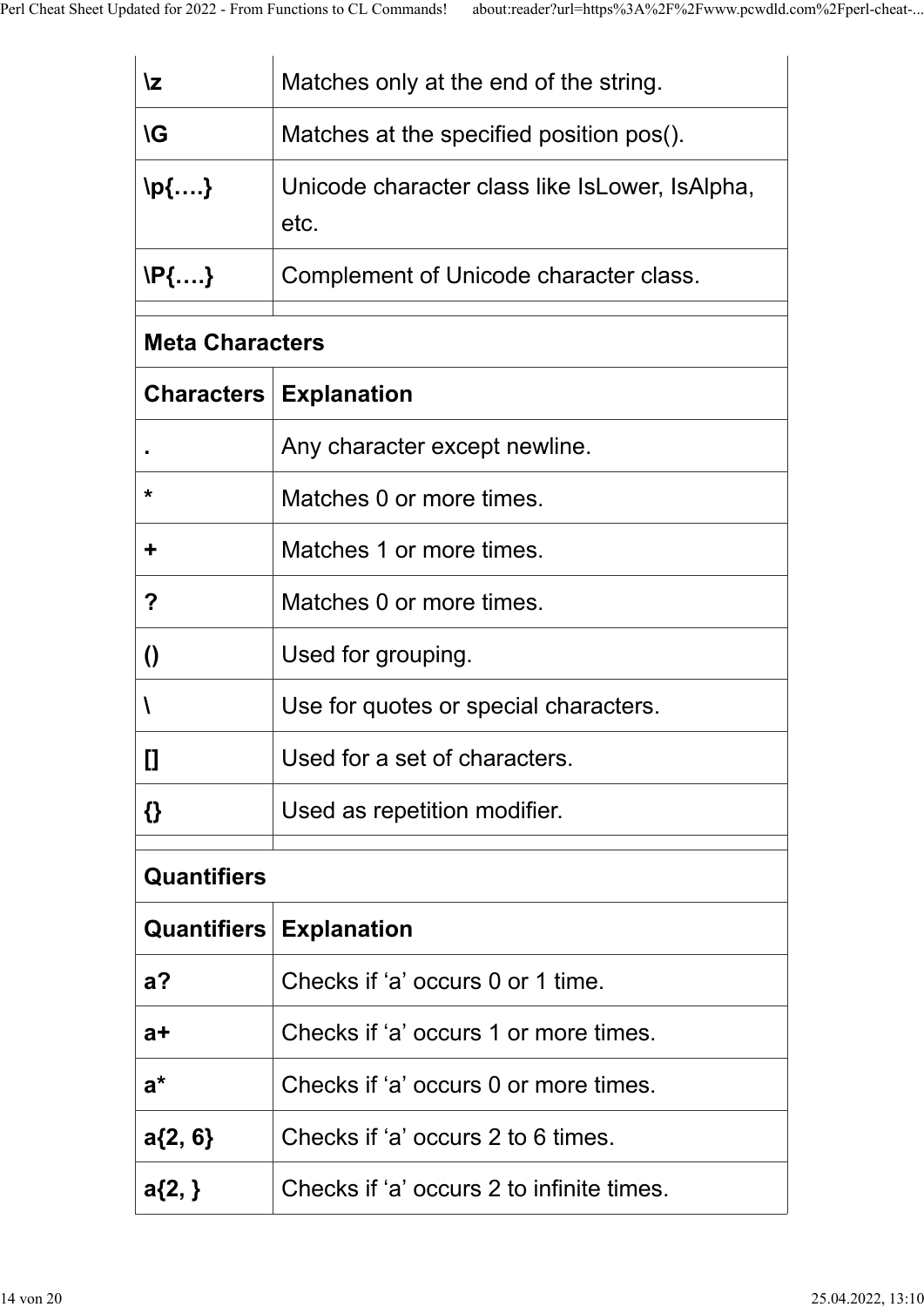| $a\{2\}$                                                           | Checks if 'a' occurs 2 times.                            |
|--------------------------------------------------------------------|----------------------------------------------------------|
| <b>Modifiers</b>                                                   |                                                          |
| <b>Modifiers</b>                                                   | <b>Explanation</b>                                       |
| <b>Ig</b>                                                          | Used to replace all the occurrences of the string.       |
| <b>\gc</b>                                                         | Allows continued search after \g match fails.            |
| \s                                                                 | Treats string as a single line.                          |
| j                                                                  | Turns off the case sensitivity.                          |
| $\mathbf{x}$                                                       | Disregard all the white spaces.                          |
| (?#text)                                                           | Used to add comments in the code.                        |
| $(?)$ : pattern)                                                   | Used to match the pattern of the non-capturing<br>group. |
| $(?)$ pattern $)$                                                  | Used to match the pattern of the branch test.            |
|                                                                    | (?=pattern) Used for positive lookahead assertion.       |
| (?!pattern)                                                        | Used for negative lookahead assertion.                   |
|                                                                    | (<=pattern)   Used for a positive look-behind assertion. |
| ( pattern)</th <th>Used for a negative look-behind assertion.</th> | Used for a negative look-behind assertion.               |
| $\mathcal{H}$                                                      | Used for inserting tab space.                            |
| $\mathsf{r}$                                                       | Carriage return character.                               |
| $\ln$                                                              | Used for inserting a new line.                           |
| $\mathsf{h}$                                                       | Used for inserting horizontal white space.               |
| $\mathsf{W}$                                                       | Used for inserting vertical white space.                 |
| <b>IL</b>                                                          | Used for lowercase characters.                           |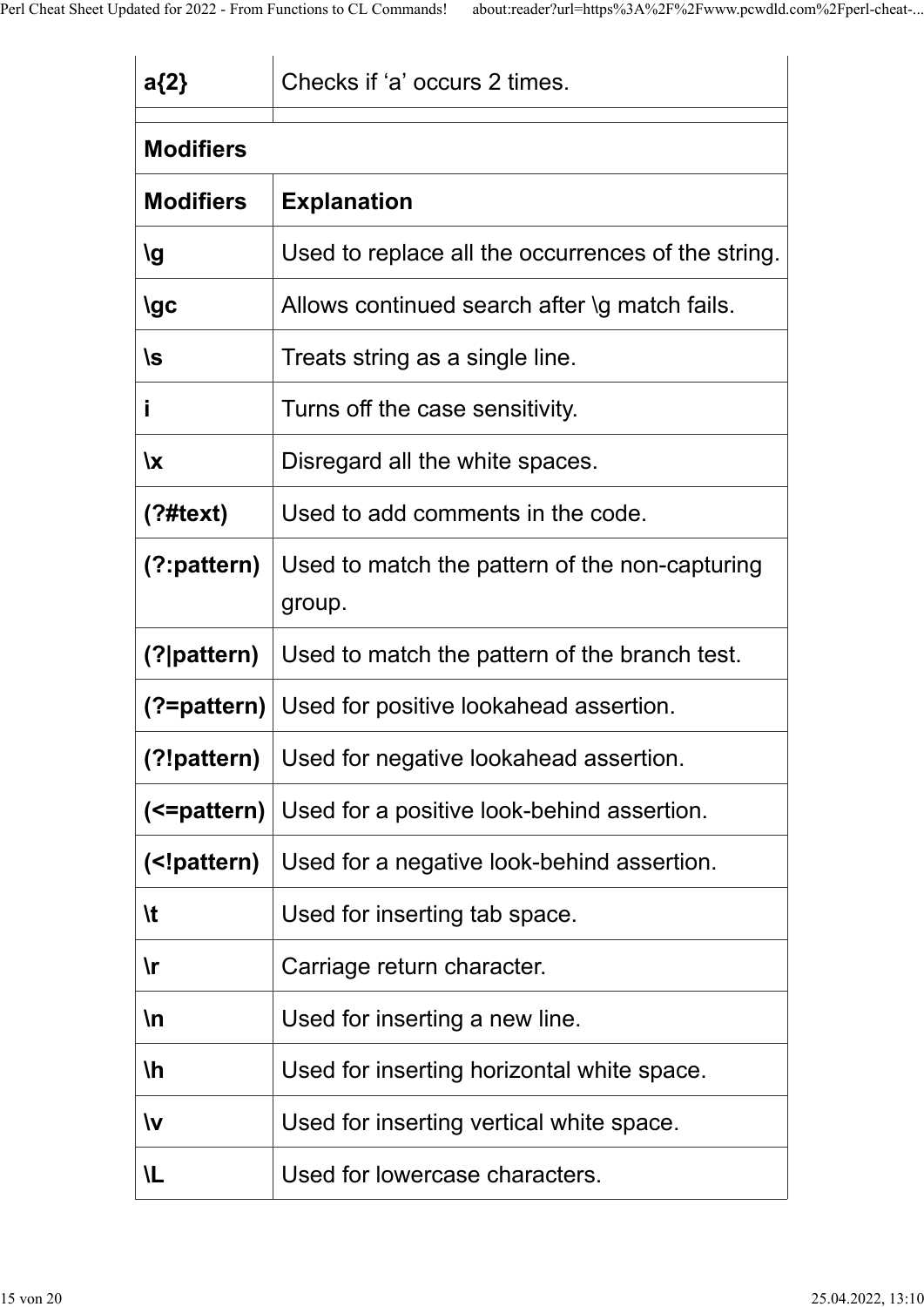**\U** Used for upper case characters.

### **Variable and Special Variables**

Variables are the reserved memory locations used to store and manipulate data throughout the program. When a variable is created, it occupies memory space. Perl provides three types of variables, scalars, lists, and hashes. They are used to manipulate the corresponding data types, including scalars, lists, and hashes.

| <b>Variables</b>         |                                                            |
|--------------------------|------------------------------------------------------------|
| <b>Variables</b>         | <b>Explanation</b>                                         |
| <b>Svar</b>              | Default variable                                           |
| \$var[10]                | 11st element of array @var                                 |
| $$p = \textrm{@var}$     | Now \$p is a reference to $@$ var                          |
| \$\$p[10]                | 11st element of array referenced by \$p                    |
| $$var[-1]$               | Last element of array $@$ var                              |
| \$var[\$x][\$y]          | $\gamma$ -th element of $\gamma$ -th element of array @var |
| \$var{'JAN'}             | A value from 'hash' %var                                   |
| $$p = \sqrt{6}var$       | Now \$p is a reference to hash %var                        |
| \$\$p{'JAN'}             | A value from hash referenced by \$p                        |
| \$#var                   | Last index of array $@$ var                                |
| @var                     | The entire array                                           |
| %var                     | The entire hash                                            |
| <b>Special Variables</b> |                                                            |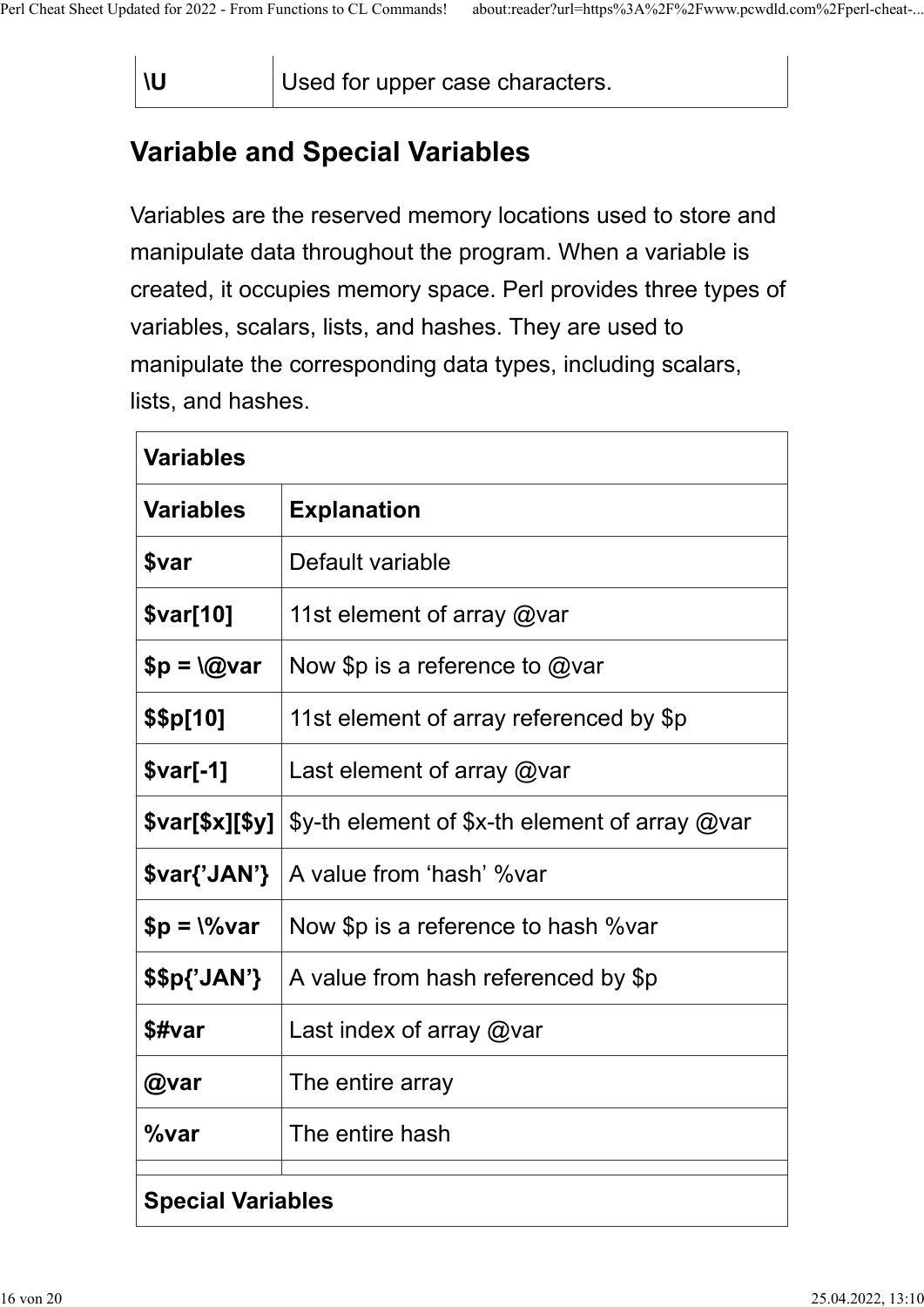| <b>Variable</b>  | <b>Explanation</b>                                                                                 |
|------------------|----------------------------------------------------------------------------------------------------|
| \$               | Default variable                                                                                   |
| \$/              | The input record separator, newline by default.                                                    |
| \$\              | The output record separator for the print<br>operator.                                             |
| \$(              | The real GID (Group ID) of this process.                                                           |
| \$)              | The effective GID (Group ID) of this process.                                                      |
| \$&              | The last successful pattern match matches the<br>string.                                           |
| \$<              | The real user ID of this process.                                                                  |
| \$>              | The effective user ID of this process.                                                             |
| \$(              | The actual group ID of this process.                                                               |
| \$)              | The influential group ID and groups of this<br>process.                                            |
| \$∼              | The name of the current report format for the<br>currently selected output channel.                |
| $$^{\mathsf{A}}$ | The name of the current top-of-page format for<br>the currently selected output channel.           |
| \$^A             | The current value of the write() accumulator for<br>format() lines.                                |
| $$^{\wedge}$ L   | What formats output as a form feed. The<br>default is \f.                                          |
| $$^{\wedge}$ T   | The time at which the program began running,<br>in seconds since the epoch (beginning of<br>1970). |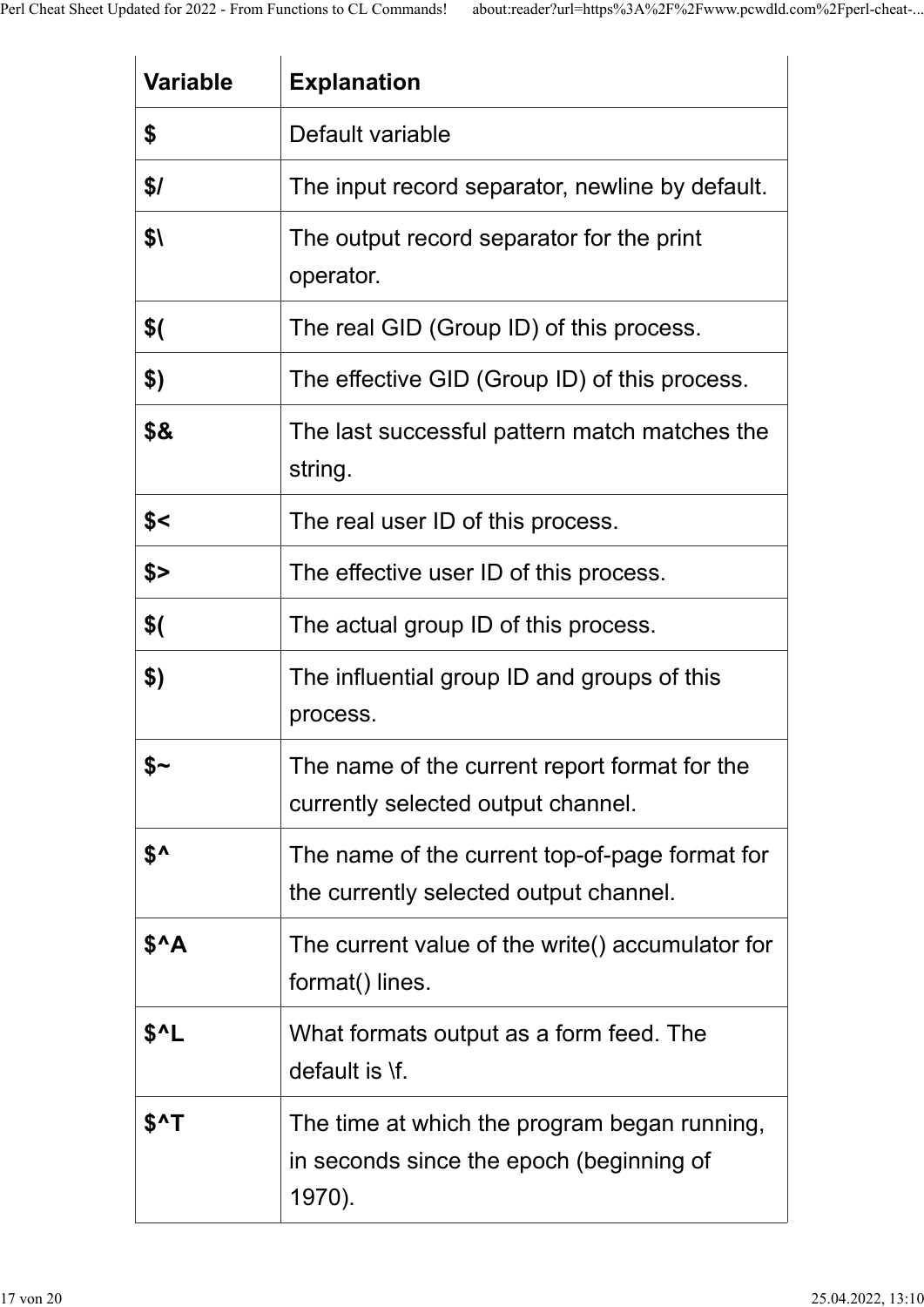| \$^X | The name used to execute the current copy of<br>Perl.                                                                                          |
|------|------------------------------------------------------------------------------------------------------------------------------------------------|
| \$!  | Each element of %! has a true value only if \$! is<br>set to that value $-$ %ERRNO.                                                            |
| \$@  | The Perl error from the last eval operator, i.e.<br>the last exception that was caught.                                                        |
| \$?  | The status returned by the last pipe close,<br>backtick (") command, successful call to wait()<br>or waitpid(), or from the system() operator. |
| \$.  | The current line number for the last filehandle<br>accessed.                                                                                   |
| \$%  | The current page number of the currently<br>selected output channel.                                                                           |
| $$=$ | The current page length (printable lines) of the<br>currently selected output channel. The default<br>is 60.                                   |
| \$-  | The number of lines left on the page of the<br>currently selected output channel.                                                              |
| \$   | If set to nonzero, forces a flush right away and<br>after every write or print on the currently<br>selected output channel.                    |
| \$0  | Contains the name of the program being<br>executed.                                                                                            |
| \$+  | The text matched by the highest used capture<br>group of the last successful search pattern.                                                   |

# **Command-line options**